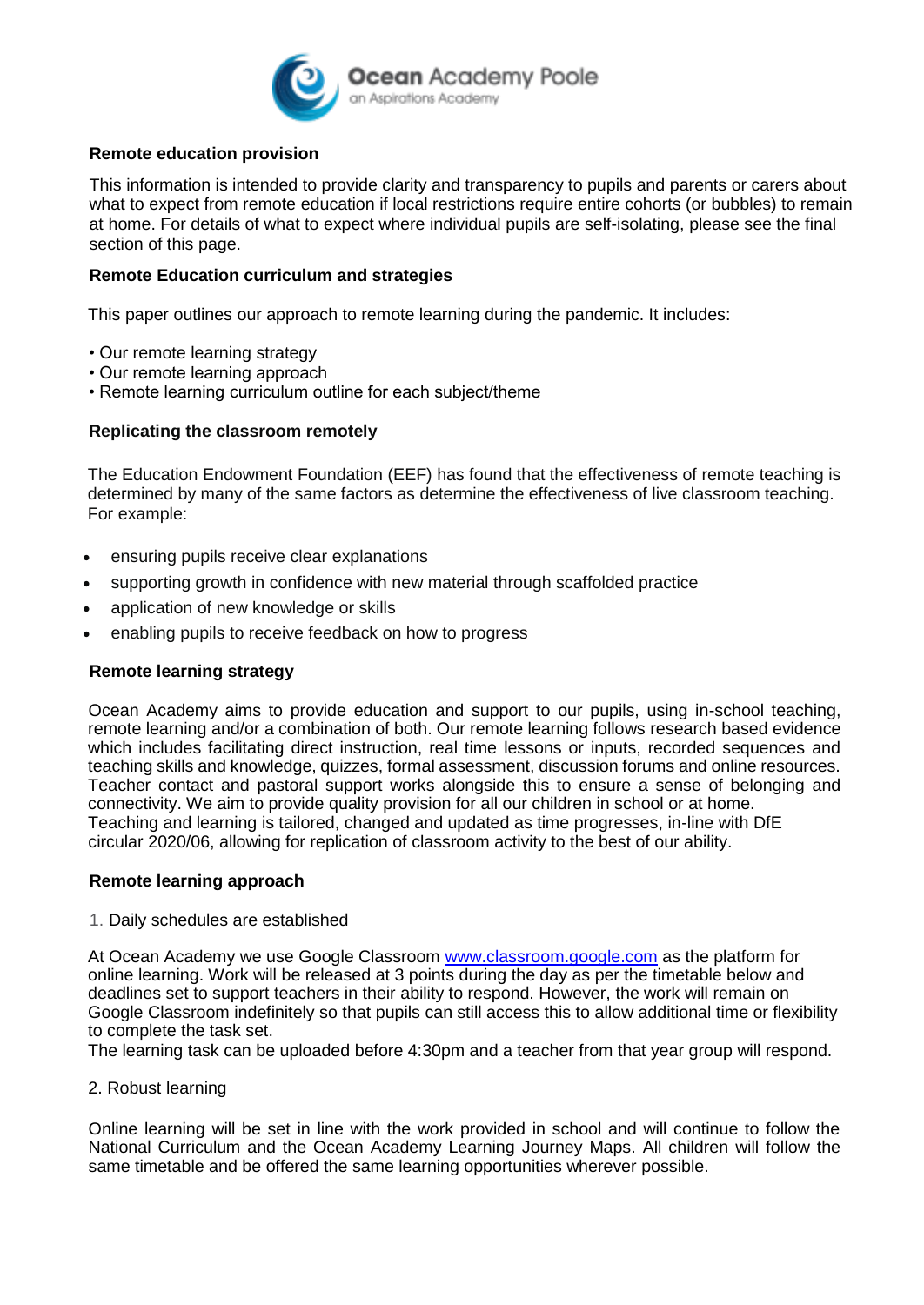Our key principles are:

We provide frequent feedback through online knowledge checks, comments to individual pupils as appropriate and on collaborative documents and give prompts and challenges to keep students motivated and moving forward.

Work is set in phases and pupils can complete all phases if they choose or start at the phase that they feel ready for and challenge themselves to reach the greater depth learning task as appropriate. Teachers can monitor the phases pupils are undertaking and will prompt pupils to ensure they are working to their full potential.

Those working at home who do not respond well to online working have paper versions of the learning provided weekly or as requested by the parents. These pupils can access the video links as needed to support the paper version of the learning.

SEND provision is extended through paper versions of support tasks and scaffolds being provided weekly.

We include virtual meetings, live chats or video tutorials to maintain a human connection. Members of the senior leadership team also record assemblies, catch up etc. to keep in contact with all pupils whether they are in school or at home.

#### 3. Independent learning.

Parents might either be at work or working from home. We have designed learning that prompts pupils to learn as independently as possible. The video links model learning step by step and the structured timetable focuses the learning throughout the day.

Pupils can request support from their teachers throughout the day and the teacher will respond. Parents can contact the school office for support as needed. This includes supporting their child with schoolwork and also technical support as needed.

#### 4. Create the new normal

Students should come to see online teaching as a regular and predictable part of their day. We use the following strategies to turn online teaching into 'the new normal':

Create specific places for different learning resources. Students should know exactly where to access:

- the teaching sequence/unit plan
- resources: videos, links, and printable handouts
- activities and assignments.

Timetable is set as follows.

Requests are made to parents to try to adhere to these times, however all work and tutorial videos will be saved on the Google Classroom Drive so that if parents cannot meet these timings for whatever reason, they can still access the learning and upload the work if requested between the hours of 9 am and 4.30pm daily.

| Live teacher greeting and plan for the day (everyday). Sharing good news etc.                                                                                                                                                                              |        |
|------------------------------------------------------------------------------------------------------------------------------------------------------------------------------------------------------------------------------------------------------------|--------|
| English work uploaded with a teacher modelled video and teacher/s monitor Google<br>Classroom to respond to any requests for help, challenge learning throughout the<br>session. Feedback from the teacher will happen following each session on that day. | 1 hour |
| Skills catch up, handwriting etc.                                                                                                                                                                                                                          |        |
| Maths work uploaded with a teacher modelled video and teacher/s monitor Google<br>Classroom to respond to any requests for help, challenge learning throughout the<br>session. Feedback from the teacher will happen following each session on that day.   | 1 hour |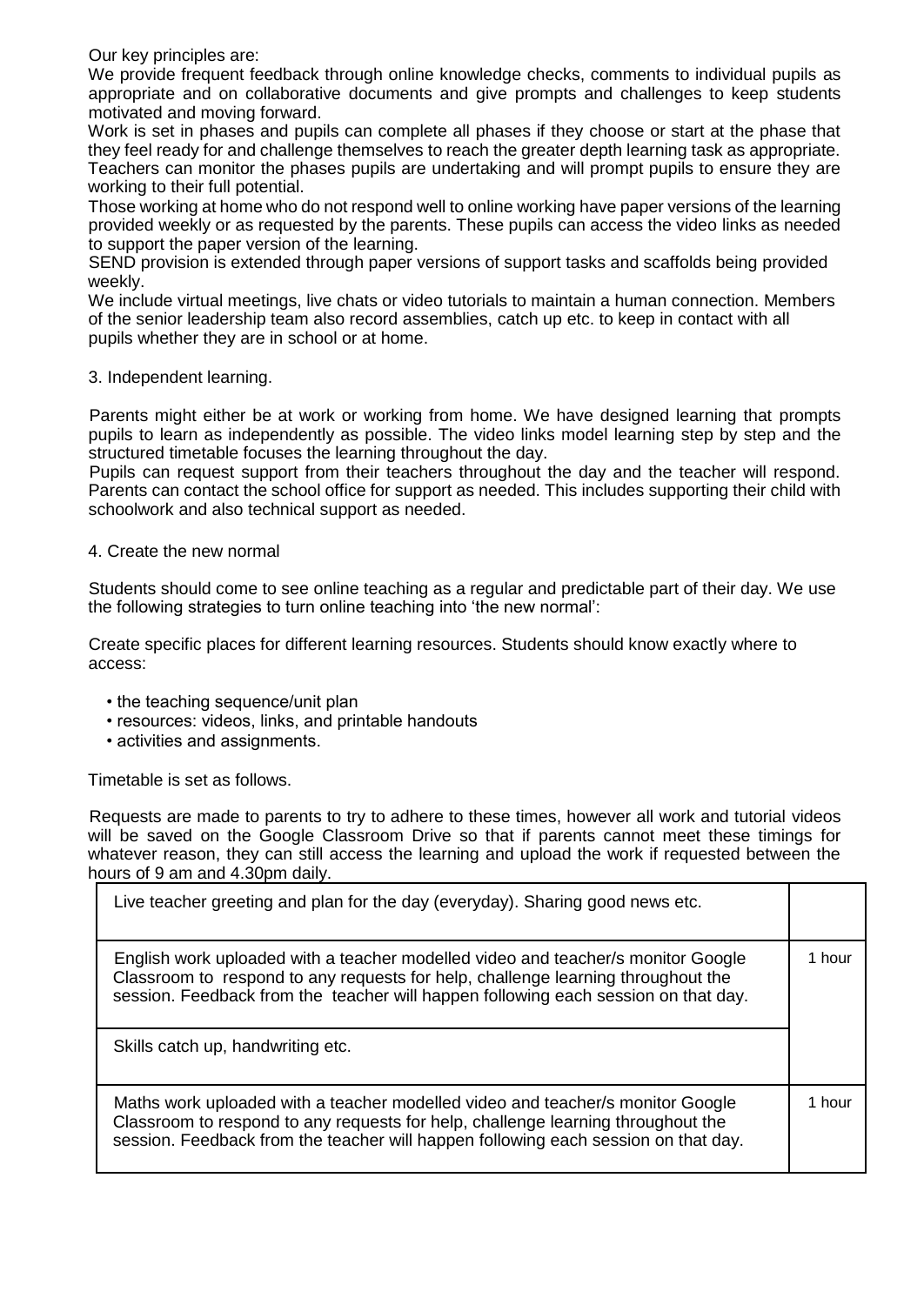Times Tables work, TT Rockstars, skills catch up.

Lunch.

Reading time. Pupils read own age-appropriate text independently or with an adult. Links to online stories, read by the authors, may also be uploaded by year groups. 2 hours

Each afternoon focuses on a curriculum subject – teacher modelled video uploaded and requested work which is will be responded to each day. PE will allow pupils to follow the guided activity or link or to be active within their own family.

Assembly from Principal or Vice Principal every Monday and Friday

4.30pm - Google classroom closed until the next day – no further teacher responses.

Different days are set for different subjects and activities.

#### 5. Assessment

Weekly goals and targets are set through quizzes and tasks to prompt pupils to set goals and achieve and challenge themselves. This might be:

- writing a new chapter of a story
- setting a new personal best with a practice activity or quiz
- achieving a certificate or reaching a new level in a gamified programme (TT Rockstars) remembering the knowledge from more of the topic flashcards
- improved spelling scores and test scores
- editing first drafts

Assessment of learning happens daily, with teacher feedback and through the strategies listed above. Summative assessment tasks are set over 3 week periods to assess learning in reading, writing and maths. Mark schemes have been agreed within the academy and fed back to the Trust. Teachers will use a variety of evidence collected over time to assess learning and agree on working towards, expected or greater depth learning. Parents will then be informed about their child's learning x 3 per year. Communication with parents throughout the week occurs if pupils are not accessing learning or if they need additional support with a particular concept. Teachers are also offering support to parents to ensure they can support their child effectively.

## **Engagement with pupils daily**

We take the time to connect each day by providing feedback, uploading some new resources, or even just sending a hello message through Google Classroom or Marvellous Me. Every morning, teachers will greet pupils with a live link and a discussion about what the day has in store for them. Pupils can comment or ask questions using Google Classroom. All comments and questions are monitored by staff and any inappropriate comments result in that child being muted from Google Classroom for a period designated by the teacher. Pupils can still access the work but cannot comment on the class 'chat' or question platform. Parents are informed of this and paper versions of the learning are provided if needed.

Pastoral support is in place daily for all pupils as needed and parents can contact the school office to request this or to speak to the SENCO, pastoral leader or class teacher.

A wide variety of technology tools, many free, are available to help. These are posted on Google Classroom or emailed to parents to share the availability of free resources to help.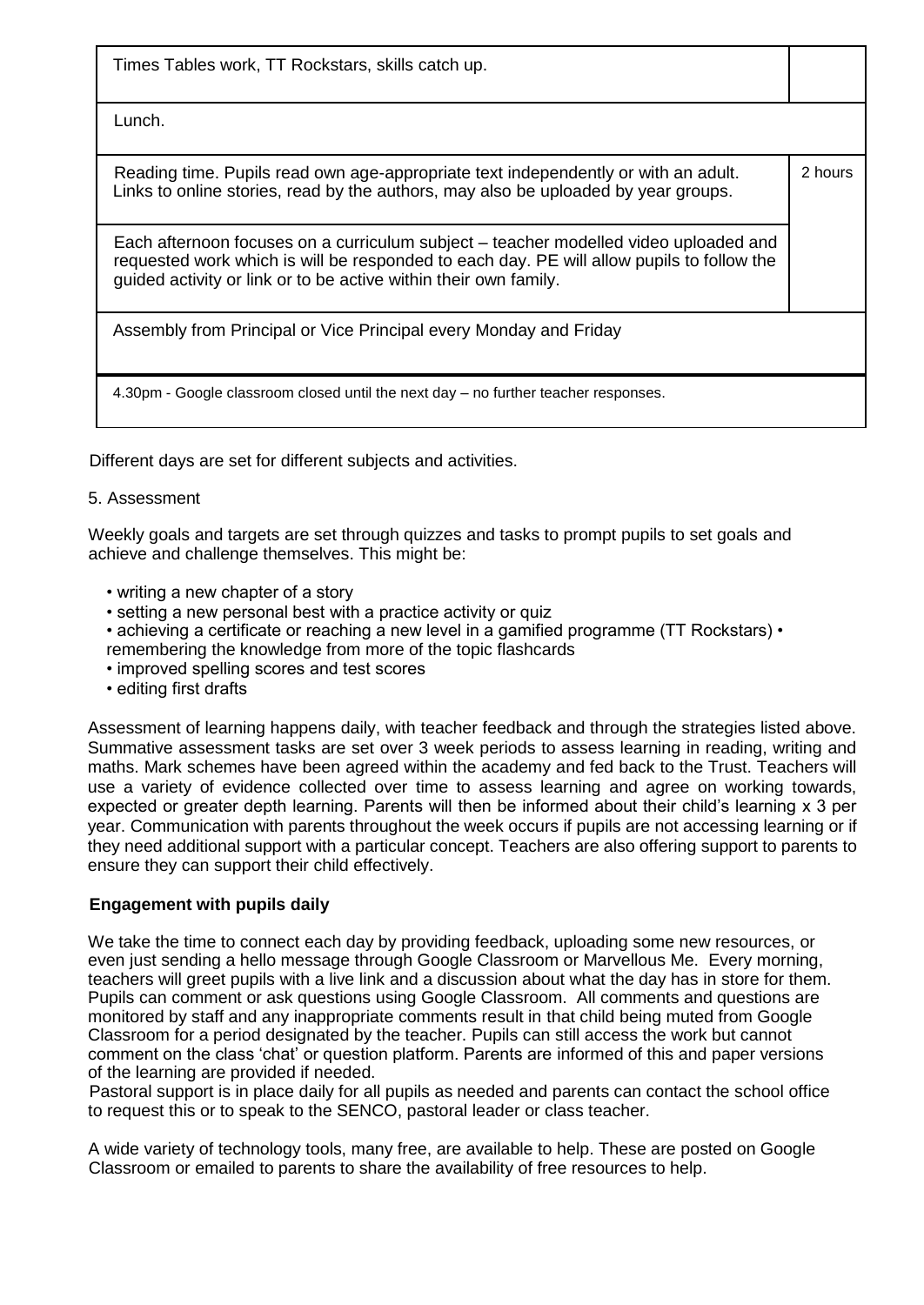Parents have been provided with lap tops or chrome books as appropriate to support access to learning at home.

# **Remote Education Curriculum Spring Term 2021**

| Spring 2021                                                                                                                                                                                                               | <b>Subject / Theme</b>                                                                                                                                                                                                                                                                                                                                                                        |
|---------------------------------------------------------------------------------------------------------------------------------------------------------------------------------------------------------------------------|-----------------------------------------------------------------------------------------------------------------------------------------------------------------------------------------------------------------------------------------------------------------------------------------------------------------------------------------------------------------------------------------------|
| <b>YEAR GROUP</b>                                                                                                                                                                                                         |                                                                                                                                                                                                                                                                                                                                                                                               |
| Year 3:<br><b>Animals including</b><br><b>Humans followed by</b><br><b>Stone Age Britain</b><br><b>Animals including Humans</b><br><b>Learning Journey Map</b><br><b>Stone Age Britain Learning</b><br><b>Journey Map</b> | <b>English</b> - The Twits by Roald Dahl - writing to<br>describe and entertain<br><b>Maths</b> - Multiplication by 2, 5 & 10<br><b>Science - Animals including Humans and Rocks</b><br>and Soils<br><b>Creative</b> - Art: Mark making and sketching, mask<br>making PE - Fundamental movement skills used in Net<br>and Wall games & floor gymnastics<br>Topic - History: Stone Age Britain |

| Year 4:<br><b>Fantastic beasts and</b><br>where to find them<br><b>Living Things and their</b><br><b>Habitats Learning Journey</b><br><b>Map</b> | <b>English</b> - Fantastic Beasts and Where To Find Them by<br>J K Rowling - writing to inform (narrative)<br>Maths - Multiplication by 10/100/1000arithmetic<br>and problem solving,<br><b>Science</b> - Living things and their habitats<br>Creative - Art: Pablo Picasso & cubism<br><b>PE</b> - Fundamental movement skills used in Net and<br>Wall games & floor gymnastics                                                       |
|--------------------------------------------------------------------------------------------------------------------------------------------------|----------------------------------------------------------------------------------------------------------------------------------------------------------------------------------------------------------------------------------------------------------------------------------------------------------------------------------------------------------------------------------------------------------------------------------------|
| Year $5$ :<br><b>Fantastic beasts and</b><br>where to find them                                                                                  | <b>English</b> - Kensuke's Kingdom by Michael<br>Morpurgo - writing to entertain (adventure story)<br><b>Maths</b> - Addition and subtraction using formal<br>methods, arithmetic and problem solving<br>Science - Properties and changes of materials<br><b>Creative</b> - DT: designing and evaluating<br>useful inventions, mask making<br><b>PE</b> - Fundamental movement skills used in Net and<br>Wall games & floor gymnastics |